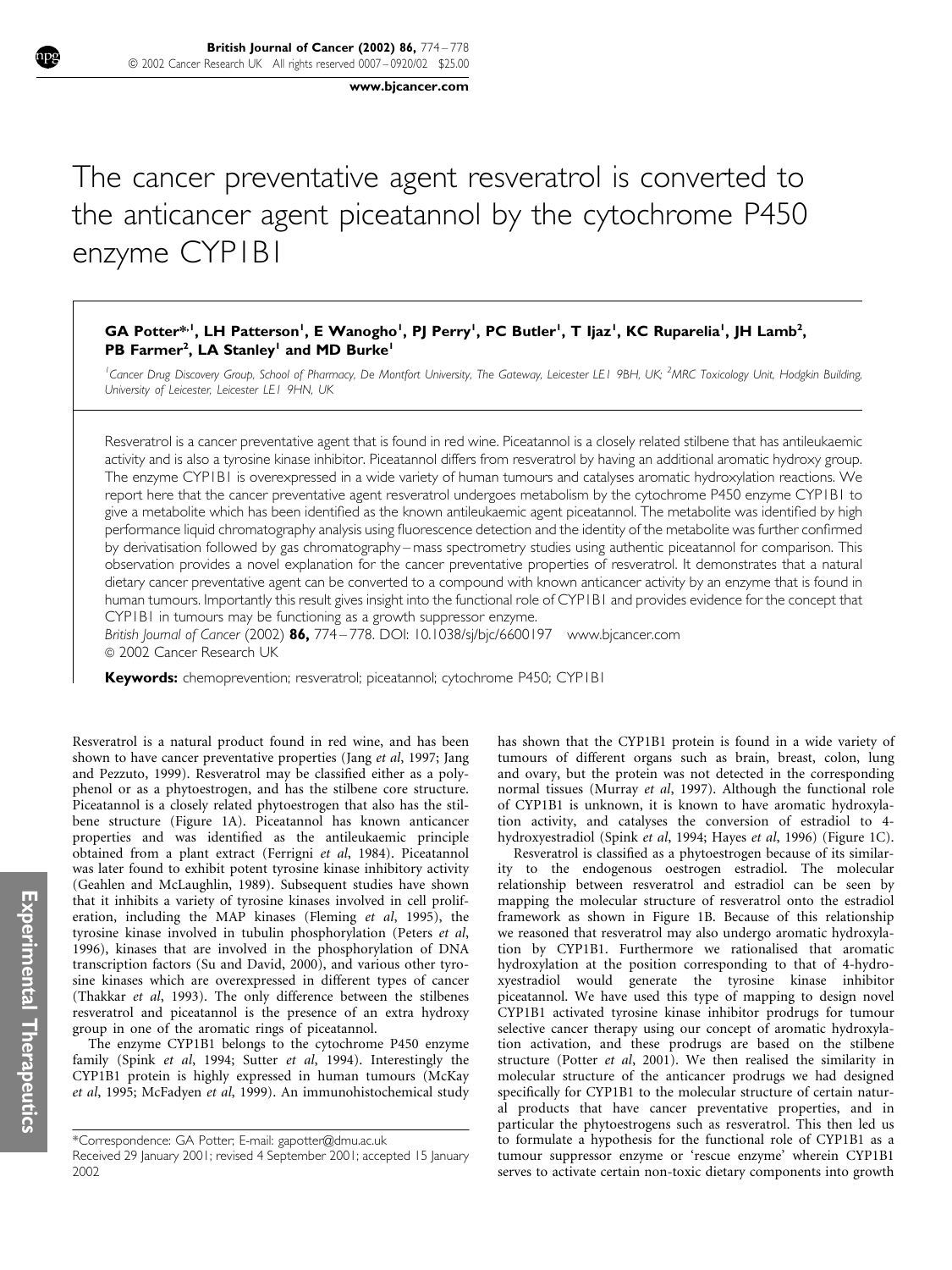inhibitory substances specifically within tumour cells containing the CYP1B1 enzyme. In this pilot study, we report here that resveratrol is indeed metabolised by CYP1B1 to generate the antileukaemic agent piceatannol.

#### MATERIALS AND METHODS

Resveratrol and piceatannol were obtained from Sigma-Aldrich. Human lymphoblast expressed CYP1B1 microsomes were obtained from Gentest.

#### CYP1B1 metabolism

Human lymphoblast expressed CYP1B1 microsomes (50  $\mu$ l) were pre-incubated for 2 min at 37°C with 5  $\mu$ l of stock 50  $\mu$ M NADPH (final incubate conc.=1.25  $\mu$ M). Pre-incubation volumes were made up to 198  $\mu$ l with 0.1 M sodium/potassium phosphate buffer, pH 7.6. The reaction was started by the addition of 2  $\mu$ l of 20 mM resveratrol in DMSO (final incubate conc.=200  $\mu$ M). Final volumes were 200  $\mu$ l. Incubations were carried out in air in a shaking water bath at 120 oscillations per min for 60 min at  $37^{\circ}$ C. The incubations were carried out under yellow light to avoid possible photochemical side-reactions. The reaction was stopped after 60 min incubation by adding 105  $\mu$ l of an ice cold mixture of methanol (100  $\mu$ ) and glacial acetic acid (5  $\mu$ ) followed by placing on ice. The resulting mixture was centrifuged at 13 000 g for 10 min. One hundred microlitres of the supernatant was placed in a chromacol vial, and 60  $\mu$ l aliquots analysed by high performance liquid chromatography (HPLC).

#### HPLC analysis

HPLC was carried out using a Spectra-Physics SP8700 solvent delivery system, controlling a SP8750 pump, and a Gilson Model



**Figure I** Molecular structures of resveratrol, piceatannol, estradiol, and 4-hydroxyestradiol. (A) Shows the conversion of resveratrol to piceatannol catalysed by CYPIBI. (B) Mapping of the phytoestrogen resveratrol onto the steroid framework of estradiol. (C) Shows the CYP1B1 catalysed aromatic hydroxylation of estradiol to 4-hydroxyestradiol.

Metabolism of resveratrol by CYP1B1 GA Potter et al

775

231 sample injector with a 200  $\mu$ l loop. Samples were injected onto a Kingsorb S5 C18 column  $(250 \times 4.6 \text{ mm } i.d.;$  Phenomenex) with a guard column housing a C18 cartridge  $(4 \times 3 \text{ mm } \text{i.d.})$ . Fluorescence detection was carried out with a Perkin Elmer LS 30 luminescence spectrometer, with excitation and emission wavelengths set at 345 and 405 nm respectively. Resveratrol, and its metabolites, were separated using an isocratic mobile phase composed of 25% acetonitrile and 75% 0.1 M formic acid (ammo- $\min$  salt; Sigma) at a flow rate of 1.5 ml  $\min^{-1}$ , over 15 min. Under these conditions the following retention times were observed: resveratrol=12.45 min, piceatannol=6.91 min; M1=7.68 min, M2=6.91 min, M3=6.30 min.

## GC-MS analysis

Resveratrol and piceatannol trimethylsilyl (TMS) derivatives (Res-TMS and Pic-TMS, respectively) were prepared as follows. To a solution of the appropriate polyphenol (1 mg) in anhydrous DMF (50 µL) was added SYLON-BTZ (Supelco; BSA: TMSI: TMSCl,  $3:3:2$ ; 50  $\mu$ L) and the mixture left for 30 min. Derivatisation of CYP1B1 metabolism samples were carried out as follows. An aqueous sample (9 ml) from the microsomal meta-



Figure 2 HPLC traces using fluorescence detection relating to the metabolism studies. (A) Shows the presence of three metabolites M1, M2, and M3 formed from the metabolism of resveratrol (Res) by CYP1B1 microsomes. (B) Shows the metabolism run without the  $NADPH$  cofactor. (C) Shows the elution profile of authentic piceatannol (Pic) containing a small amount of resveratrol.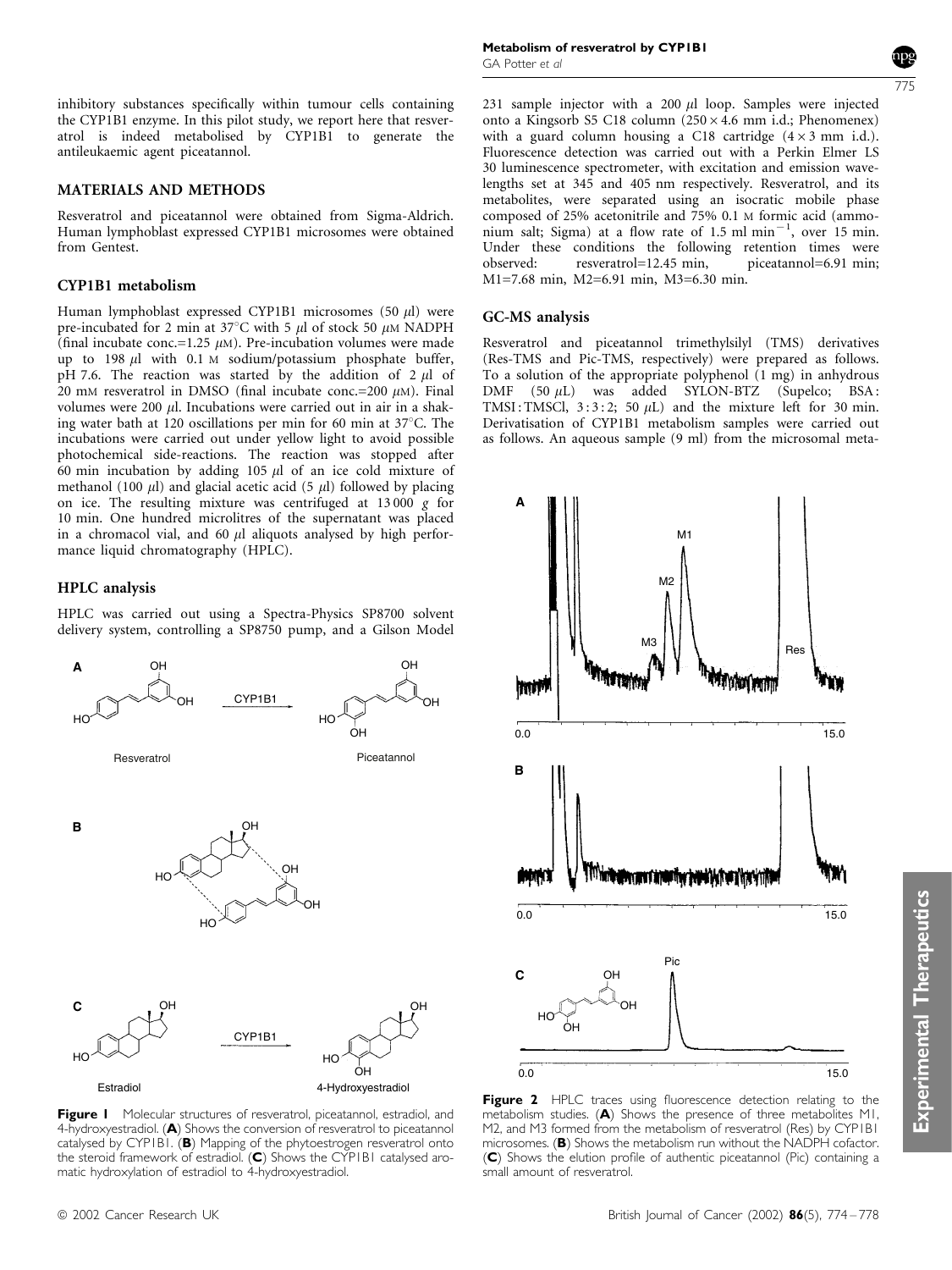concentrated in vacuo. The residue was redissolved in anhydrous DMF (50  $\mu$ L) under dry nitrogen, SYLON-BTZ (50  $\mu$ L) added, and the mixture left for 1 h. The mixture was concentrated in vacuo and stored until use in the dark at  $-20^{\circ}$ C. Gas chromatography – mass spectrometry analysis was performed on a VG 70SEQ mass spectrometer in electron ionisation (EI) mode (70 eV) coupled to a HP 5890 gas chromatograph with a PTE-5

30 m fused silica capillary column (Supelco). The injector temperature was 280°C. The derivatised samples of resveratrol and piceatannol (Res-TMS and Pic-TMS) were separated by GC under a variety of conditions. GC oven conditions of 80°C for 1 min $\rightarrow$ 280°C@15°C min<sup>-1</sup> gave retention times for Res-TMS (m/z 444) of 17 min 34 s and Pic-TMS (m/z 532) of 19 min 21 s. GC oven conditions of 80 °C for 1 min $\rightarrow$ 280 °C@3 °C min<sup>-1</sup> gave retention times for Res-TMS (m/z 444) of 60 min 0 s and Pic-TMS (m/z 532) of 64 min 9 s.

1:04:09 100 **A** 1:00:59 90  $80 -$ 70 60 50  $\frac{1}{2}$ 40 30 20 10 ية المستخدمة المستخدمة المستخدمة المستخدمة المستخدمة المستخدمة المستخدمة المستخدمة المستخدمة المستخدمة المستخدمة<br>25:00 30:00 35:00 40:00 45:00 50:00 55:00 1:00:00 1:05:00 Time<br>25:00 30:00 35:00 40:00 45:00 50:00 55:00 1:0 . til  $\Omega$ 100 **B** 1:04:09 90 80 70 60  $\mathsf{o}_\mathsf{A}$ 50 40 30 20 10  $\Omega$ 25:00 30:00 35:00 40:00 45:00 50:00 55:00 1:00:00 1:05:00 Time 532 100 **C** 90 80 70  $60$  $\frac{1}{2}$ 50 40 30 20 10 0 160 180 200 220 240 260 280 300 320 340 360 380 400 420 440 460 480 500 520 540 560 580 600 620 M/Z 532 100 **D** 90 80 70 OSiMe<sub>3</sub> 60  $O/$ 50  $OSiMe$ 40 Me<sub>2</sub>SiO 30 OSiMe<sub>3</sub> 20 10  $\Omega$ 160 180 200 220 240 260 280 300 320 340 360 380 400 420 440 460 480 500 520 540 560 580 600 620 M/Z

Figure 3 GC-MS studies on the derivatised metabolism sample. (A) Shows the GC-MS elution profile of the derivatised metabolism sample, displayed as a single ion chromatogram at m/z=532. (B) Shows the GC – MS elution profile, displayed as a single ion chromatogram at m/z-532, for derivatised authentic piceatannol (Pic-TMS; m/z=532). (C) Shows the mass spectrum of the metabolism sample peak that eluted at 64 min and 9 s. (D) Shows the mass spectrum of derivatised authentic piceatannol (Pic-TMS).

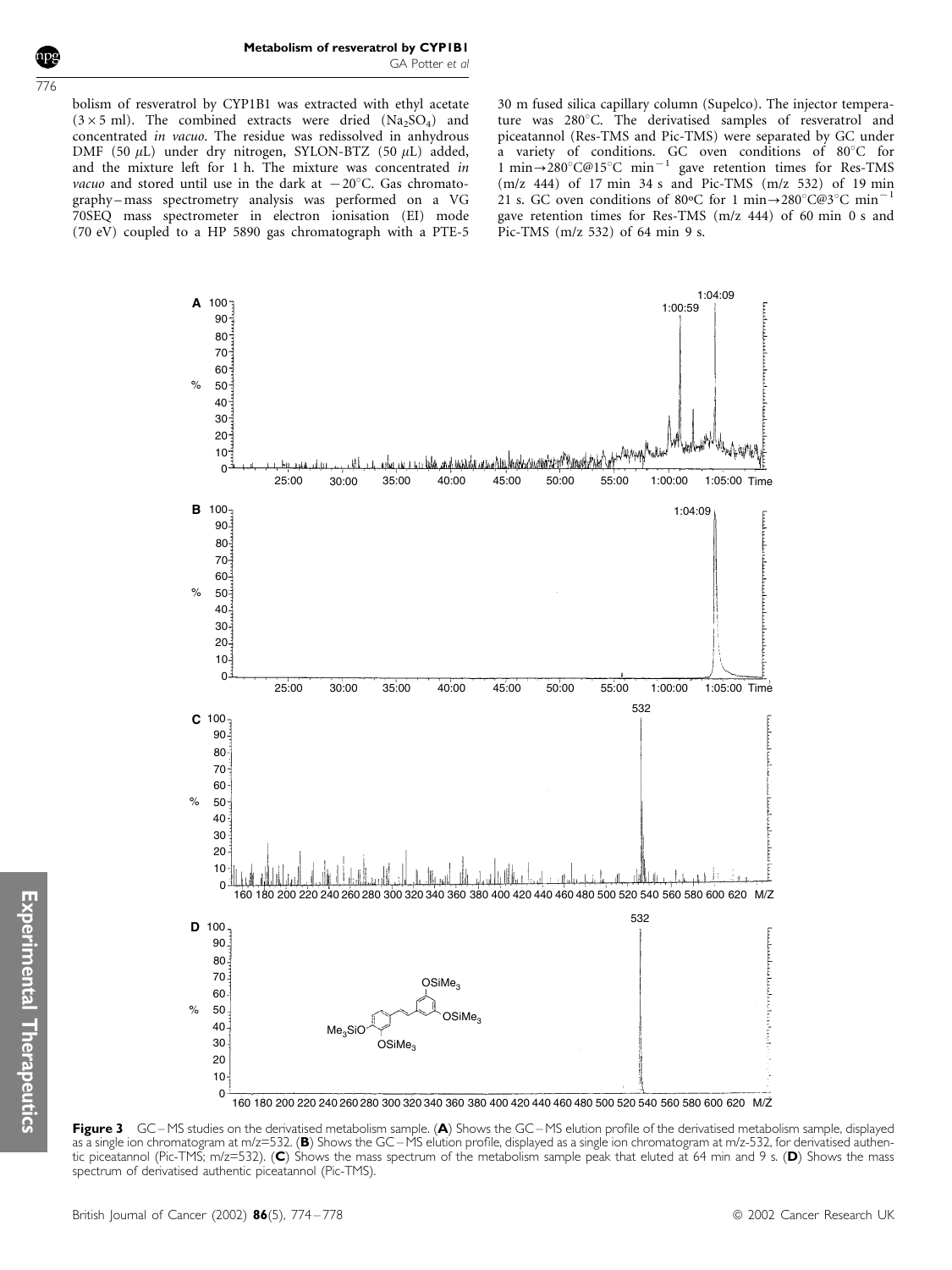## RESULTS AND DISCUSSION

The metabolism of CYP1B1 was carried out using a microsomal preparation of the human CYP1B1 enzyme (Crespi et al, 1997). Using HPLC analysis with fluorescence detection we observed the formation of two major metabolites (M1 and M2) and one minor metabolite M3 (Figure 2A). The major metabolite M2 has been identified as piceatannol (3,4,3',5'-tetrahydroxystilbene). The other metabolites M1 and M3 have not been conclusively identified due to the unavailability of authentic standards. However we have deduced that M1 is probably 3,4,5,4'-tetrahydroxystilbene which results from 4-hydroxylation of the other aromatic ring, whilst M3 is possibly the corresponding dihydroxylated metabolite 3,4,5,3',4'-pentahydroxystilbene. It is interesting to note here the striking similarity in molecular structure of these two putative metabolites to the structure of the highly potent anticancer agent<br>Combretastatin A4 (3-hvdroxy-4.3',4',5'-tetramethoxystilbene)  $(3-hydroxy-4,3',4',5'-tetramethoxystilbene)$ (Dark et al, 1997). The other major metabolite M1 has been tentatively assigned here as 3,4,5,4'-tetrahydroxystilbene, and this stilbene has very recently been reported as an analogue of resveratrol that induces apoptosis in transformed cells, but not in their normal counterparts (Lu et al, 2001). Thus formation of the metabolite M1 could also make an important contribution to the chemopreventive activity of resveratrol. Metabolism studies were repeated with CYP1B1 obtained from a different source, using a CYP1B1 transfected E. coli enzyme preparation (Li et al, 2000), and this also gave the same metabolic profile (data not shown). Control experiments were carried out to validate these results by repeating the metabolism experiments, but systematically omitting a key component such as the substrate, the enzyme, or the essential cytochrome P450 reductase cofactor NADPH, and in each of these controls none of the metabolites were observed. The control experiment where the metabolism of resveratrol was carried out with the CYP1B1 microsomes, and only the NADPH cofactor was omitted, is shown in Figure 2B for comparison. The metabolite M2 was identified as piceatannol by HPLC coelution experiments with authentic piceatannol, and this gave the same retention time as M2. A spiking experiment was conducted where a small amount of authentic piceatannol was added to the metabolism sample following incubation, and HPLC analysis showed increased intensity of the M2 peak without any separation of this peak. In order to conclusively determine the identity of the metabolite M2 as piceatannol, mass spectrometry studies were undertaken, and a silylation derivatisation method was devised to enable sensitive GC – MS analysis. In this method exhaustive silylation of the metabolism sample was carried out so as to convert all hydroxlated components to their fully silylated derivatives. Authentic silylated materials were prepared for comparison and resveratrol was derivatised to its tris(trimethylsilyl) derivative (m/z=444) and piceatannol derivatised to its tetrakis(trimethylsilyl) derivative (m/z=532). The metabolism sample was then subjected to the exhaustive silylation procedure and analysed by GC – MS. Single ion monitoring at 532 was used to detect the GC elution profile of any components having a mass/charge ratio (m/z) of 532 corresponding to silylated piceatannol. In this way a peak was observed in the metabolism sample having a mass/charge ratio of 532 with an identical retention time as authentic silylated piceatannol. The GC conditions were varied widely to ensure that the peak was free from any extraneous signals and upon varying the GC conditions coelution with authentic silylated piceatannol was observed consistently. The most demanding GC conditions gave a retention time for silylated picea-

#### REFERENCES

Adhami VM, Afaq F, Ahmad N (2001) Involvement of the retinoblastoma pathway during anti proliferative effects of resveratrol in human epidermoid carcinoma (A431) cells. Biochem Biophys Res Commun 288: 579 – 585 777

tannol of 1 h 4 min and 9 s, and this peak was clearly seen in the derivatised metabolism sample (Figure 3A,B). This peak from the metabolism sample was then subjected to full mass spectral analysis, by operating in full scan mode, and this spectrum is shown in Figure 3C together with that of authentic silylated piceatannol in Figure 3D for comparison, which confirms its identity. Thus, using both HPLC separation with fluorescence detection and using GC with mass spectral detection, we have verified that the metabolism of resveratrol by CYP1B1 generates piceatannol as a major metabolite.

Resveratrol has been implicated as a chemopreventive agent in epidemiological studies, and a number of possible explanations for this activity have been proposed (Adhami et al, 2001; Mollerup et al, 2001; Wolter et al, 2001). In this pilot study we have demonstrated that this activity could possibly be due to the CYP1B1 mediated bioactivation of resveratrol. In the light of this discovery that CYP1B1 catalyses the conversion of a non-toxic dietary component into a compound with anticancer properties, we propose that the functional role of CYP1B1 is as a tumour suppressor enzyme, or 'rescue enzyme'. Previously it has been suggested that CYP1B1 is present in tumours because it is the cause of tumours, since it has been shown to activate procarcinogens into carcinogens (Shimada et al, 1996; Kim et al, 1998). However this does not adequately explain the cause of tumours since there are many different mutagenic origins and oncogenic transformations that result in various forms of cancer, and yet CYP1B1 appears to be present in a wide variety of tumours irrespective of their oncogenic origin (Murray et al, 1997). In the context of our hypothesis that CYP1B1 is a tumour suppressor enzyme we need to make the pertinent point that, with respect to carcinogenesis, it does not matter if carcinogens are activated in cancer cells since they are already cancerous. Indeed tumour cells exposed to activated carcinogens may well die from the mutagenic damage, resulting in a cytotoxic effect (Shen et al, 1994). With respect to our hypothesis another relevant observation is that CYP1B1 is induced in skin cells on exposure to mutagenic UV light (Katiyar et al, 2000). Our hypothesis may also explain the cancer preventative properties of other phytoestrogens (Adlercreutz, 1995) such as flavones, especially as it has recently been found that some flavonoids are substrates for CYP1B1 (Doostdar et al, 2000).

In conclusion, the finding that resveratrol is converted into piceatannol by CYP1B1 has a number of important implications. Firstly, it provides a possible molecular mechanism for the cancer preventative properties of resveratrol. Secondly, it shows that a cancer preventative compound is converted into a compound with known anticancer activity by an enzyme that is found in human tumours. Thirdly, it provides supporting evidence for the hypothesis that CYP1B1 is a tumour suppressor 'rescue' enzyme, acting via natural prodrug bioactivation. Lastly, it validates the strategy of developing CYP1B1 activated prodrugs for cancer therapy which raises interesting opportunities for the treatment and prevention of cancer.

## ACKNOWLEDGEMENTS

This work was supported by grants from the Cancer Research Campaign, Card Aid Cancer Fund, and De Montfort University. We thank Professor CR Wolf and Dr T Friedberg of Dundee University for supplying CYP1B1 expressing E. coli membrane fragments.

Adlercreutz H (1995) Phytoestrogens: epidemiology and a possible role in cancer prevention. Environ Health Perspect 103: 103-112